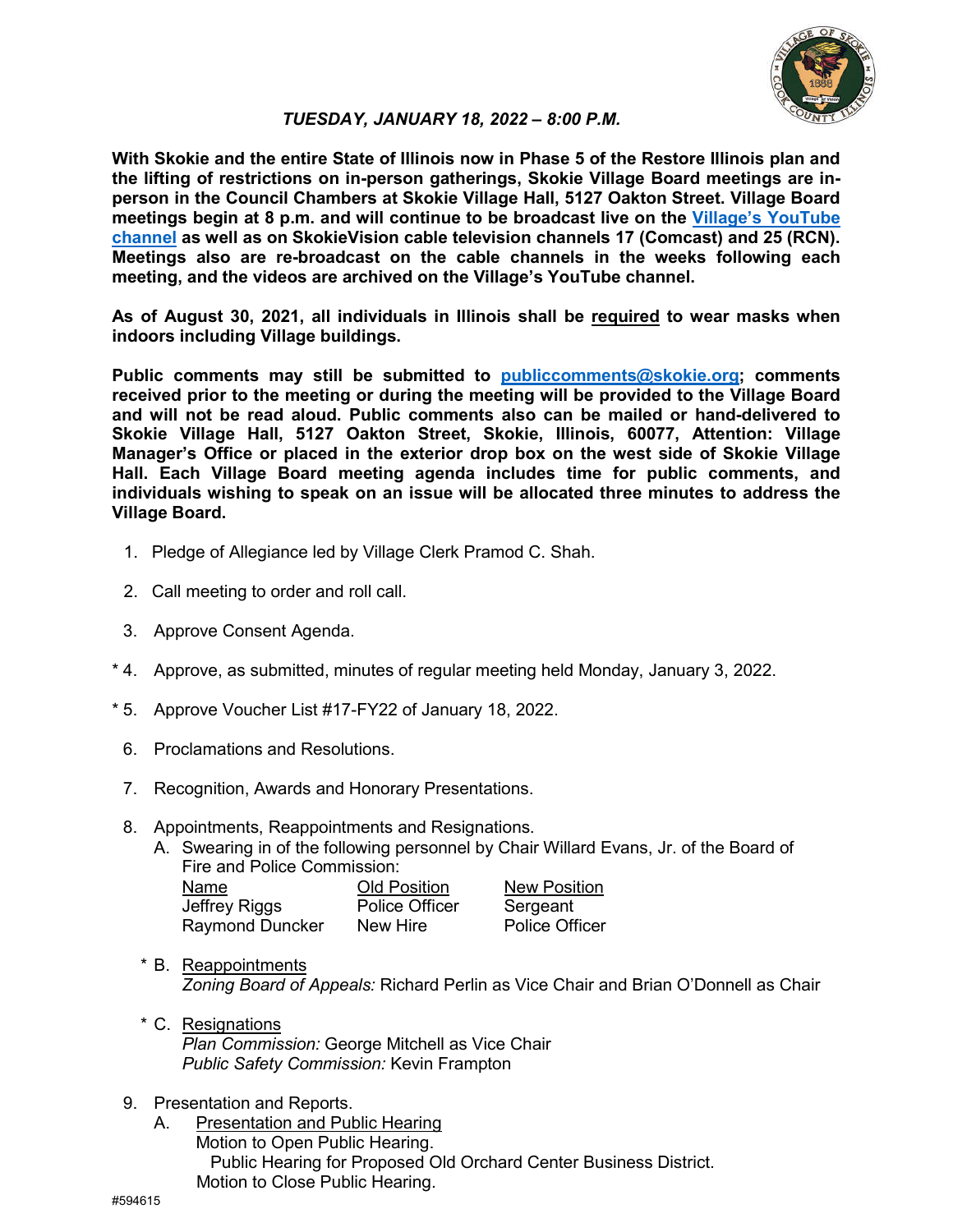- 10. Report of the Village Manager.
	- \* A. Gross Point Road (Old Orchard Road to Golf Road) Reconstruction Phase II and Phase III Engineering Services and Agreements.
	- \* B. Employee Benefit Consulting Services The Horton Group, Orland Park, Illinois \$65,520.
	- \* C. Maintenance Contract for Traffic Signals & Street Lighting for 2022 H&H Electric, Franklin Park, Illinois - \$82,382.52.
	- \* D. Tower Ladder Purchase Fleet #109/TL18 Pierce Manufacturing/Macqueen Emergency, Aurora, Illinois - \$1,449,361.
- 11. Report of the Corporation Counsel. CONSENT:
	- \* A. An ordinance amending the Zoning Map with regard to the property located at 5050 Mulford Street, Skokie, Illinois from an R2 Single-Family district to an NX Neighborhood Mixed-Use district (2021-15P). This item is on the consent agenda for second reading and adoption.
	- \* B. An ordinance vacating the alley located between 7800 Lincoln Avenue and 5050 Mulford Street, Skokie, Illinois, in an NX Neighborhood Mixed-Use district (2021-16P). This item is on the consent agenda for second reading and adoption.
	- \* C. An ordinance granting a special use permit to expand the parking facilities at 7800 Lincoln Avenue, Skokie, Illinois, in an NX Neighborhood Mixed-Use district and granting relief from Chapter 118, Sections 118-212(i) and118-220(5)a. of the Skokie Village Code and the repeal of Village Ordinance Number 02-2-Z-3066 (2021-17P). This item is on the consent agenda for second reading and adoption.

FIRST READING:

- D. An ordinance approving a plat of dedication for property located at 3320-3340 Dempster Street, Skokie, Illinois in an NX Neighborhood Mixed-Use district. This item is on the agenda for first reading and will be on the February 7, 2022 agenda for second reading and adoption.
- 12. Unfinished Business.
- 13. New Business.
- 14. Plan Commission.
- 15. Public Comment. (See information at top of page 1)
- 16. Adjournment.

\_\_\_\_\_\_\_\_\_\_\_\_\_\_\_\_\_\_\_\_\_\_\_ Items marked with an asterisk (\*) indicate they are part of the Consent Agenda that contains routine items or items which have already been discussed by the Mayor and Board at a previous public meeting and require a second reading. Items on the Consent Agenda are passed in one vote at the beginning of the Board Meeting. Prior to the vote on the Consent Agenda, the Mayor will inquire if there is any matter which anyone wishes to remove from the Consent Agenda. If there is an item on the Consent Agenda which you wish to address, please inform the Mayor at that time you wish to remove it from the Consent Agenda.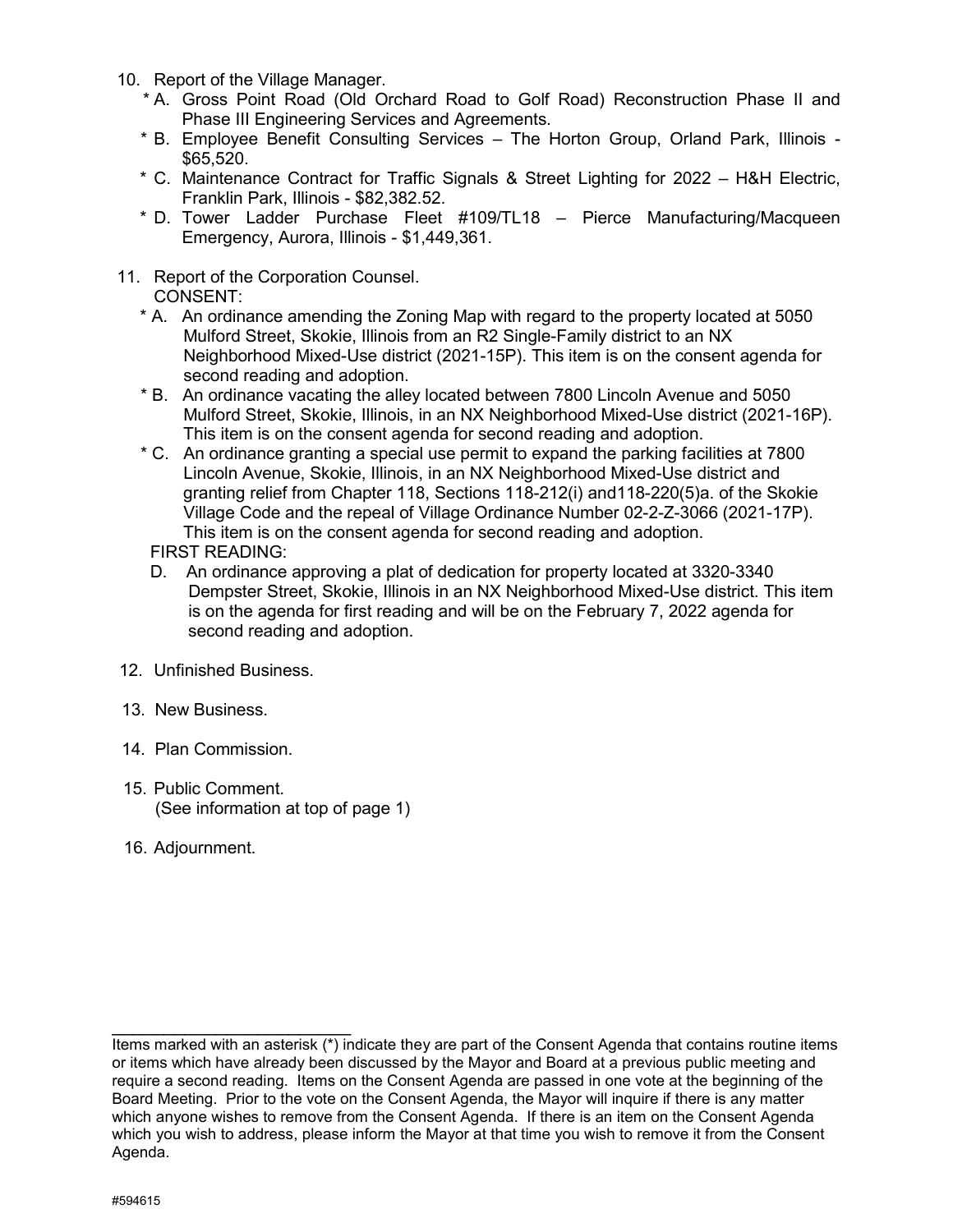# Memorandum Community Development Department, Economic Development Division

TO: John T. Lockerby, Village Manager

 $FROM:$   $I_{en}$   $Becker.$ Economic Development Manager

Leslie Murphy, Economic Development Specialist

DATE: January 6, 2022

# SUBJECT: BOARD OF TRUSTEES AGENDA: PUBLIC HEARING FOR PROPOSED OLD ORCHARD CENTER BUSINESS DISTRICT

## Executive Summary:

As one of the most significant economic drivers in Skokie, it is critical for the Village to help grow and enhance the viability of the Westfield Old Orchard Shopping Center ("Old Orchard" or the "Center" as has been the case historically. Collectively, Old Orchard is the largest sales tax contributor for the Village and is a significant property tax generator for both Skokie School District 68 (K-8) as well as Niles Township High School District 219. Furthermore, Old Orchard has been a significant point of pride for the Village and destination for the region since the center opened in 1956.

Village staff and ownership from Westfield have been working collaboratively since 2019 to strategize ways in which to facilitate additional investment at Old Orchard. The goal of this collaboration is multi-faceted to include increasing overall sales and taxes, as well as expanding the mix of tenants and services to create a 'best in class' experience for visitors and customers. Westfield has maintained that extraordinarily high property taxes have and continue to be the key impediment which has and continues to discourage significant capital investment in the Center. In fact. Old Orchard continues to have the highest property tax burden levied in the Westfield portfolio globally. The property tax burden at Old Orchard accounts for 38% of tenant revenue which is significantly higher than the national industry average of 12%.

Efforts to change how the Center is taxed and classified by the Cook County Assessor have not been successful and will likely take years for consideration, if at all. To free up the capital investment required by Westfield to accomplish our mutually beneficial goals, Village staff is proposing a two-pronged approach which will immediately help to stabilize and grow this important asset. The timing of the effort articulated in this memorandum is critically important as a result of the rapidly changing retail landscape combined with regional opportunities from the demise of other centers exacerbated by COVID. As such, Old Orchard sits at the precipice of a generational opportunity to become one of the top 5 regional centers in the U.S.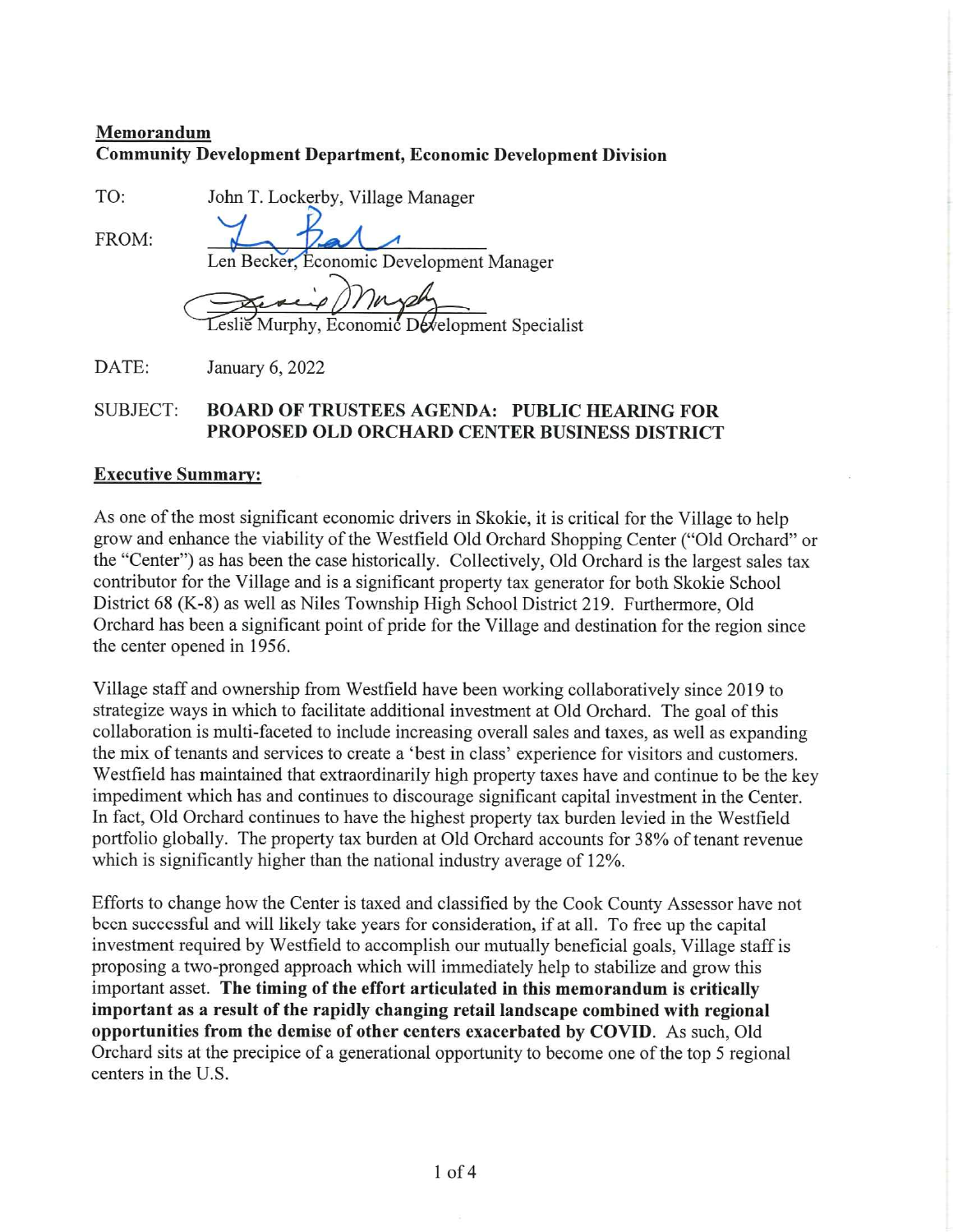Over the past two years, Westfield has requested several types of public assistance from Cook County and, more recently, from the Village of Skokie. In response, on December 6, 2021, the Village Board approved a resolution to support a *Cook County Class 7b Real Estate Tax Incentive* for the vacant Lord & Taylor (L&T) property. Since that time, the resolution of support and formal application was filed with the Cook County Assessor by Westfield to consider the request. The second request for assistance is the *formation of a Business District*  $(BD)$  for the entire Center, which would be duly established in accordance with the Illinois Business District Development and Redevelopment statute.

As represented in several formal statements by Westfield leadership, the company intends to stabilize the L&T property with a \$27 million investment utilizing the 7b and anticipated revenues from the proposed Business District. Westfield has confmned that this investment will not occur but for the above assistance because the financial returns do not meet the minimum requirements for Westfield.

In addition to supporting the 7b application for the L&T property, staff also supports Westfield's request to designate the entire mall area as the Old Orchard Center Business District. By doing so, this local tool will finance and facilitate development and redevelopment of the remainder of the Center to attract new and retain existing retail and restaurants to this important Village property, sales tax generator and employment center. The establishment of the Village's  $2<sup>nd</sup>$  duly authorized Business District (the first being the East Industrial Business Redevelopment District approved in 2005) will enable Westfield to utilize funds generated from the planned additional 1% sales tax on retail and services to cover the costs of rehabilitation, new construction, site preparation, access and infrastructure and soft costs related to their substantial investment commitment to Old Orchard.

A Resolution proposing the designation of a Business District, the approval of a draft BD Plan and the scheduling of a public hearing in connection with the District and Plan was also considered and approved by the Board on December 6, 202 1. Per state statute, a public hearing has been set for Monday, January 18, 2022. The required Notices of Public Hearing for the proposed Business District were published in the Suburban Tribune on December 23, 2021 and on January 6, 2022 and a copy of the proposed BD Plan has been in the Village Clerk's Office for public review since December 21, 2021. Following the Public Hearing, the proposed adoption of the ordinances establishing the Business District, approving the BD Plan and imposing the Retailer's and Occupation taxes will occur on a subsequent date. If approved, said ordinances would then be filed with the Illinois Department of Revenue prior to April 1, 2022. If approved, the Business District will facilitate an additional \$80 Million investment by Westfield at Old Orchard.

## Old Orchard Center Business District Designation and Background:

The Illinois Business District Development and Redevelopment Act authorizes Illinois municipalities to designate an area within the municipality as a specialized district designed to promote certain development or redevelopment of property within the boundaries. This widely utilized tool (there are currently almost 230 such Districts operating state-wide) is a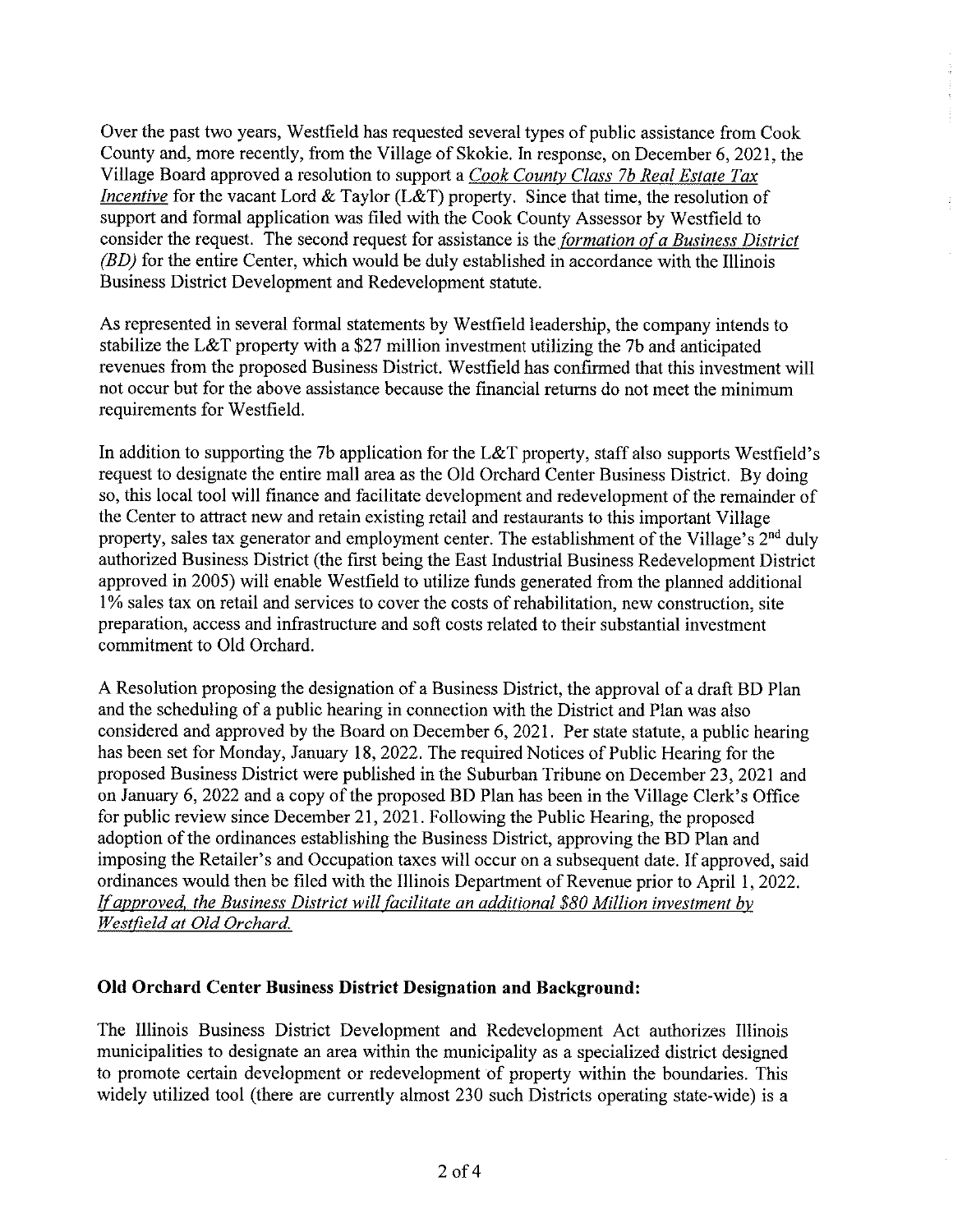method of facilitating development or redevelopment of certain commercial areas, in part, by utilizing separate service occupation and Illinois retailers' occupation that are generated in those areas to pay for necessary public improvements and other eligible project costs. A Business District must be a contiguous area (i.e., the properties within the area border each other) and include only tax parcels of real property that will directly and substantially benefit from the proposed plan. To impose additional taxes on a business district, the area must be blighted, as defined in the Act.

The proposed Old Orchard Center Business District is comprised of over 1.7 million square feet of commercial development that includes large retailers such as Macy's, Nordstrom, and Bloomingdale's. Other uses include national chain and smaller independent retailers, restaurants, offices, open areas, recreation, and entertainment uses. Old Orchard originally opened in 1956 (making it 65 years old) with Marshall Field's, the Fair Department Store (later named Montgomery Wards), along with an office tower, which stands today. Various additions were constructed and redeveloped since that time. The North and West parking garages were constructed in 1978. As retailers and mall operators struggled in the late 1980s and 1990s, so did Old Orchard. In 1991, new ownership implemented a major investment in the Center which included the demolition of the then vacant Montgomery Ward store to make room for a 200,000 square foot Nordstrom store as well as 100,000 square feet for the addition of 62 new stores, and the relocation and expansion of Lord & Taylor, which opened in 1993. While the Nordstrom store opened in 1994, the formal reopening of the Center took place in 1995 with the opening of Bloomingdale's, Barnes  $\&$  Noble Booksellers, the fivestory parking garage, and movie theaters. Since 1995, the Center experienced a modest renovation in 2007. Westfield acquired Old Orchard in 2002, and then merged with URW in 2018. Since 2007, no significant investment has occurred within the Center.

As previously noted, the Center is beginning to experience larger and longer vacancies due to current retail market trends and the obsolete design of the Center. The former L&T building vacancy has already been noted and the former McCormick & Schmick's and The Bagel restaurants (which both closed in 2018) have experienced similar historic re-tenanting problems. In addition to the overall age factor, excessive vacancies and functional and economic obsolescence associated with the Center, Westfield has also provided evidence confirming deterioration of interior and exterior site improvements due to deferred capital investment throughout the Center, and an overall decline in Equalized Assessed Valuation (EAV) when compared to growth in EAV for the Village as a whole.

The property tax burden in Cook County has long created an undue cost burden on the Center, as evidenced by the inability to fill these major vacancies. As a measure of the tax burden, Westfield compares property tax expense as a percentage of tenant occupancy costs. For the Center (pre-COVID), this percentage stood at approximately 38 percent, which is not only the highest rate but also three times the average for all domestic flagship properties in the Westfield's portfolio. Further, using the International Council of Shopping Centers (ICSC) pre-COVID data, the average percentage of this measure is approximately 12 percent for all retail shopping centers in the ICSC US database. According to Westfield, this high cost substantially constrains the amount of leasing capital (i.e. tenant improvement allowances) that is made available to improve the property and make the capital investments required to secure new tenants in the Center.